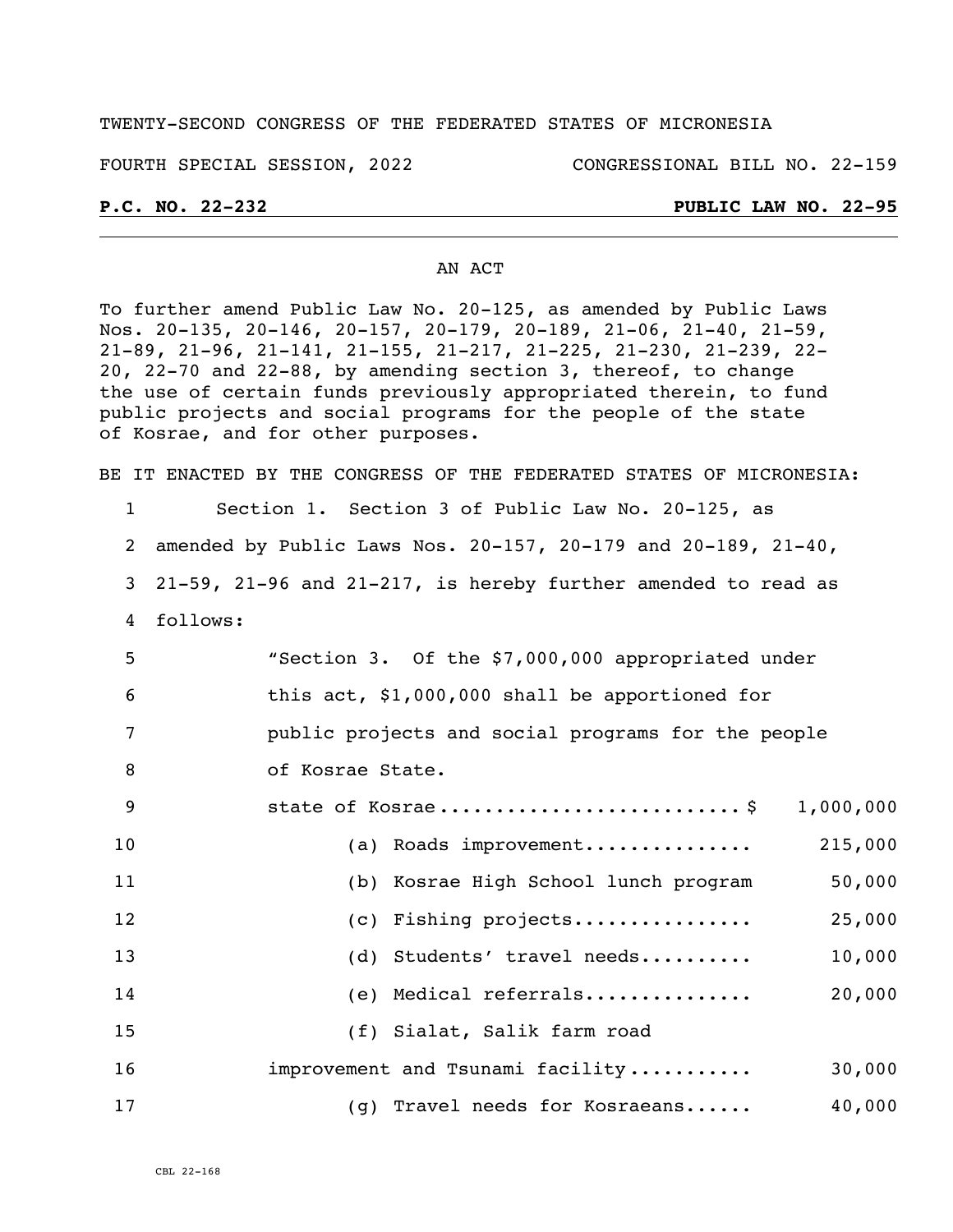# **P.C. NO. 22-232 PUBLIC LAW NO. 22-95**

| $\mathbf{1}$ | (h) Purchase of two excavators                      |
|--------------|-----------------------------------------------------|
| 2            | for Utwe and Lelu farmers, and associated           |
| 3            | 75,000                                              |
| 4            | Contribution to Community events,                   |
| 5            | activities and programs<br>30,000                   |
| 6            | 35,000<br>(j) G-14 travel and associated costs      |
| 7            | (k) Contribution to Seattle Kosrae                  |
| 8            | 10,000<br>baseball team                             |
| 9            | 5,000<br>(1) Compact school lunch program           |
| 10           | (m) Youth Yatta, Tafunsak musical                   |
| 11           | 5,000<br>instruments                                |
| 12           | 5,000<br>(n) Sroansak project subsidy               |
| 13           | 250,000<br>(o) Kosrae State Government subsidy      |
| 14           | 30,000<br>Students' bus stops projects<br>(p)       |
| 15           | 30,000<br>Scholarships for Kosraean students<br>(q) |
| 16           | 20,000<br>Low Income Housing<br>(r)                 |
| 17           | 5,000<br>(s) Poultry project                        |
| 18           | 10,000<br>(t) Road and Beach site cleaning projects |
| 19           | 20,000<br>(u) APIPA conference                      |
| 20           | (v) Payment for outstanding medical bill            |
| 21           | at Guam Memorial Hospital<br>12,000                 |
| 22           | (w) Payment for prior obligation for                |
| 23           | channel clean-up for contractor<br>10,000           |
| 24           | 10,000<br>(x) Vehicle for Victory Youth             |
| 25           | 28,000<br>(y) Utwe Fishermen's Association          |